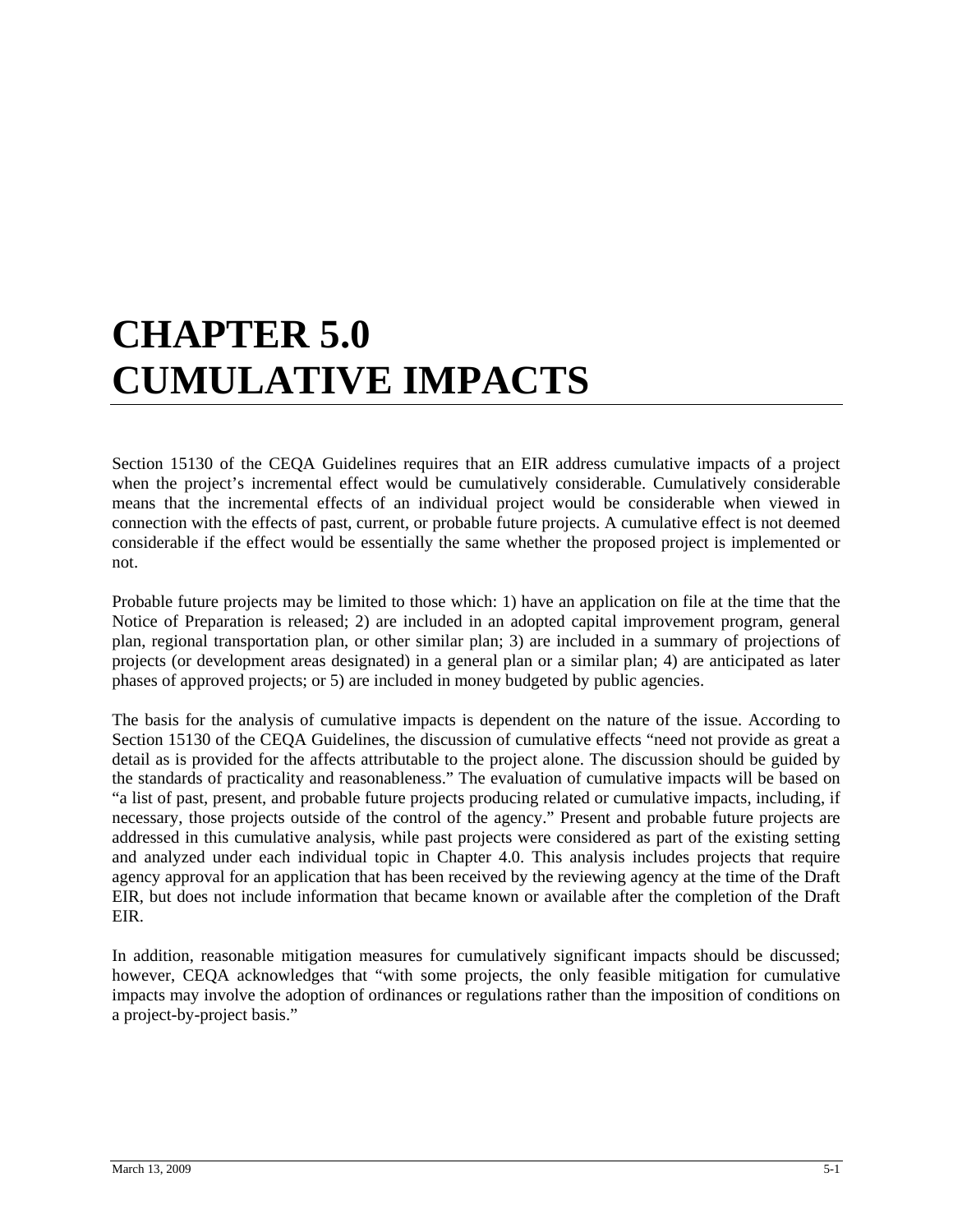## **5.1 CUMULATIVE PROJECTS**

Potential cumulative projects were identified for the analysis of cumulative impacts. These projects are listed below in Table 5-1, along with their physical location and brief description.

| <b>Project Name</b>                      |                                             | <b>Address/APN No.</b>                                                                                                                | <b>Description</b>                                                                                                                                            |  |  |
|------------------------------------------|---------------------------------------------|---------------------------------------------------------------------------------------------------------------------------------------|---------------------------------------------------------------------------------------------------------------------------------------------------------------|--|--|
| 1.                                       | Gillespie Field<br>Redevelopment            | To the north and west of the intersection of<br>Bradley Avenue and Wing Boulevard                                                     | Redevelopment of a 70-acre parcel in the<br>center of Gillespie Field.                                                                                        |  |  |
| 2.                                       | Princess Joann                              | The eastern boundary of the City of Santee on<br>the east side of Magnolia Avenue between<br>Kerrigan Street and Princess Joann Road. | Development of 24 acres of the 119-acre site.<br>Proposed development of 39 single family<br>homes with remainder of site open space.                         |  |  |
| 3.                                       | Santee Office Park                          | North of Mission Gorge Road, west of<br>Magnolia Avenue                                                                               | Development of 250 multifamily residential<br>units, a 3,300 seat multiplex theatre, two acres<br>of retail, and 2.02 million square feet of office<br>space. |  |  |
| $\overline{4}$ .                         | River Walk Residential                      | North of Mission Gorge Road, east of<br>Cuyamaca Street                                                                               | Development of 230 single family residential<br>units.                                                                                                        |  |  |
| 5.                                       | Fanita Ranch                                | North of Mast Boulevard between Fanita<br>Parkway and Cuyamaca Street                                                                 | Development of 1,380 single family<br>residential units, a 22 room inn, office, retail,<br>and 62-acres of public park land.                                  |  |  |
| 6.                                       | <b>Edgemoor Skilled Nursing</b><br>Facility | South of Mast Boulevard, west of Cottonwood<br>Avenue                                                                                 | Development of a 192-bed skilled nursing<br>facility.                                                                                                         |  |  |
| 7.                                       | Home of the Guiding<br>Hands (TM 5383)      | 10025 Los Ranchitos Road                                                                                                              | Development of 62 single family residential<br>units.                                                                                                         |  |  |
| 8.                                       | Lakeside Downs<br>(TM 5214)                 | APN 377-111-32; 377-112-29, 30, 31; 379-<br>011-01, 02; 379-040-032                                                                   | Development of 147 single family residential<br>units.                                                                                                        |  |  |
| 9.                                       | Silver Sage<br>Condominiums<br>(TM 5396)    | 11719-49 Woodside Avenue                                                                                                              | Development of 80 multifamily residential<br>units.                                                                                                           |  |  |
| State Route (SR) 52 Extension<br>Project |                                             | Located approximately 1,000 feet north of the<br>project site between Mission Gorge Road and<br>Prospect Avenue                       | Extension of SR-52 from SR-125 to SR-67.<br>Expected to be completed in 2010, prior to the<br>completion of Phase 1 of the proposed project.                  |  |  |

Source: LLG, 2009

## **5.2 CUMULATIVE IMPACT ANALYSIS**

The following discussion of cumulative impacts is organized by each environmental topic addressed for the proposed project. At the beginning of each topical discussion, a description of the universe or area of influence for each topic is provided followed by an analysis of the cumulative effects.

#### **5.2.1 AESTHETICS**

The area of projects that would be considered for the aesthetics cumulative effects analysis is defined as the viewshed for the proposed project site. Cumulative projects listed in Table 5-1, would be located within this viewshed or adjacent to this viewshed. It is assumed that development of the cumulative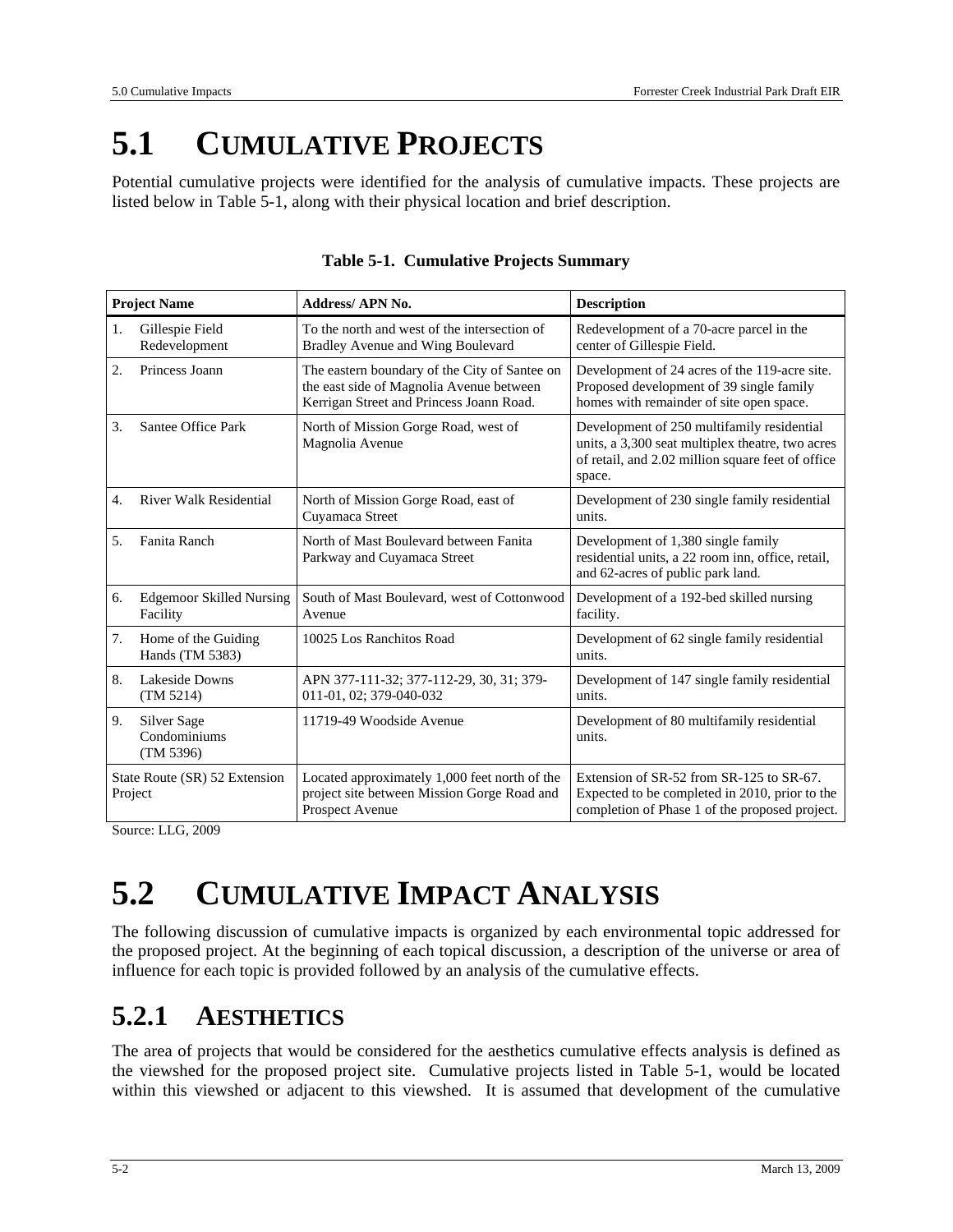projects would be designed to mitigate any adverse aesthetic impacts to the viewshed, consistent with policies identified in the City of El Cajon General Plan and the City of Santee General Plan.

The proposed project site would be developed with industrial land uses, consistent with the surrounding industrial land uses and Gillespie Field. Implementation of the proposed project would alter views of the site as a result of the construction of the proposed development; however, views of the project site from these uses are not considered scenic. However, the proposed project would also be adjacent to a few single-family residences, which are considered visually sensitive. The view from these homes currently consists of the project site, Gillespie Field, industrial development, and includes undeveloped ridgelines in the background. The proposed project would be consistent with the visual character of the existing view of surrounding industrial development and Gillespie Field. The project site is not considered a scenic resource; however, a portion of the project site would be vegetated with coastal sage scrub, consistent with the existing setting. Additional landscaping with native vegetation would be included throughout the development. Additionally, as described above, the proposed project would not adversely impact views of the undeveloped ridgelines from adjacent residents or views from the public bike trail. Therefore, the proposed project would not have a cumulatively considerable contribution to a cumulative aesthetics impact.

#### **5.2.2 AIR QUALITY**

In analyzing cumulative impacts from a proposed project, the analysis must specifically evaluate a project's contribution to the cumulative increase in pollutants for which the San Diego Air Basin is listed as "non-attainment" for the CAAQS. A project that has a significant impact on air quality with regard to emissions of  $PM_{10}$ ,  $PM_{2.5}$ ,  $NO<sub>x</sub>$  and/or VOCs as determined by the screening criteria for the air basin would have a significant cumulative effect. The proposed project would not exceed the established screening levels for any criteria pollutants, except  $\overline{NO_x}$  during simultaneous project construction of Phase 3 and operation of Phases 1 and 2. Therefore the proposed project would have a significant direct impact with respect to  $NO<sub>x</sub>$ . Emissions of all other pollutants would have a less than significant direct impact. However, in the event direct impacts from a project are less than significant, a project may still have a cumulatively considerable impact on air quality if the emissions from the project, in combination with the emissions from other proposed, or reasonably foreseeable, future projects are in excess of the established screening level thresholds, and the project's contribution accounts for more than an insignificant proportion of the cumulative total emissions.

As stated above, projects that propose development that is consistent with the growth anticipated by the applicable general plans and SANDAG's growth forecasts would be consistent with the Regional Air Quality Strategy (RAQS) and the California State Implementation Plan (SIP). Also, projects that are consistent with the SIP rules (i.e., the federally-approved rules and regulations adopted by the San Diego Air Pollution Control District (APCD)) are consistent with the SIP. Projects that are consistent with rules and regulations that are promulgated under the RAQS would thereby be consistent with the RAQS.

The project's emissions during simultaneous construction of Phase 1 and operation of Phases 1 and 2 would be above the significance threshold for  $NO<sub>x</sub>$  in 2012. Mitigation measures would be implemented to reduce  $NO<sub>x</sub>$  emissions, but not to below the significance threshold. Impacts would be significant and unavoidable. Therefore, this direct impact would be cumulatively significant, since when combined with other cumulative project emissions, it would cause a greater exceedance of the significance threshold. However, the impact would be temporary in nature. Once project construction is finished,  $NO<sub>x</sub>$  emissions levels would be reduced to below the threshold level.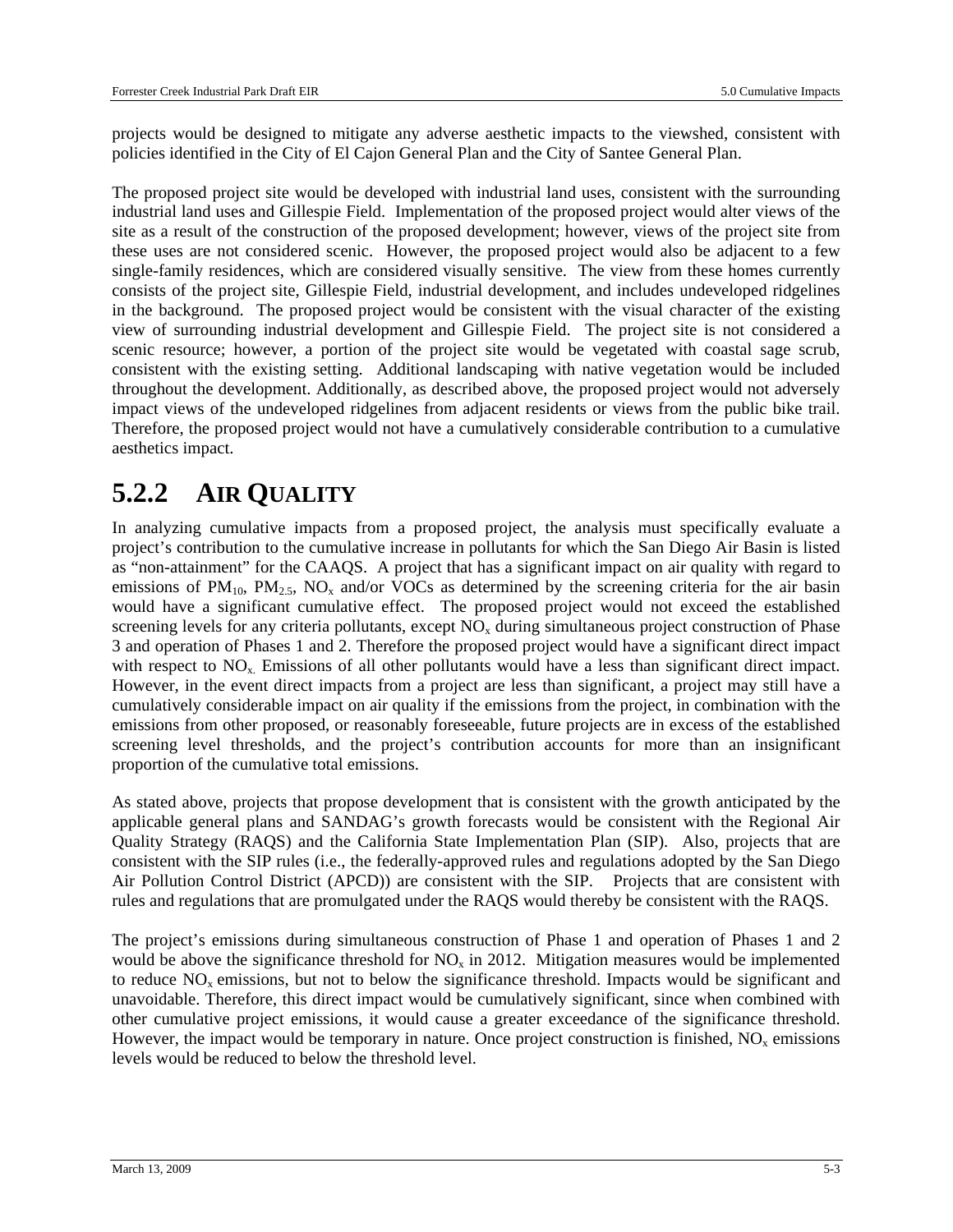The proposed project site is currently designated for open space (OS) uses and as Special Development Area 1 (SDA-1). A very small portion of the site is also designated for Public Institution (PI). The proposed project would require a General Plan Amendment to change the land use designation of the project site from OS, PI and SDA-1 to Industrial Park (IP). The redesignation of the site would allow industrial development similar to that allowed under the existing SDA-1 designation. Therefore, the project would not propose development that is greater than that anticipated in the General Plan in areas of the project site that are currently designated SDA-1. The area of the site currently designated PI is very small and redesignation of this area to IP would have a negligible effect on development of the site. In areas of the project site that are currently designated OS, development of industrial uses may propose development that is greater than that allowed under the General Plan. A small northwestern portion of the project site currently designated OS would be developed with low-density industrial buildings. While the proposed low-density industrial project would develop the site with uses greater than those allowed under the OS designation, this is only a small portion of the project site and would not substantially affect the development allowable under the City's General Plan. In addition, all industrial uses are required to be in compliance with the APCD Rules and Regulations which are generated by the SIP strategies. Therefore, industrial uses are presumed to be in conformance with the SIP. The proposed project would be in compliance with strategies for attaining and maintaining air quality standards. Therefore, the proposed project is not anticipated to conflict with or obstruct the implementation of the RAQS or applicable portions of the SIP.

Planned or reasonably foreseeable projects were generally accounted for in the Traffic Impact Study (LLG 2009), and were therefore considered in the evaluation of CO hot spots. Based on the CO hot spots evaluation provided in Section 4.2, Air Quality, a cumulative impact associated with traffic emissions would not occur.

Cumulative projects would result in a significant cumulative  $PM_{10}$  impact if their combined emissions would exceed the established screening level threshold for this pollutant.  $PM_{10}$  emissions decrease rapidly in close proximity to the source. At 330 feet from the source,  $PM_{10}$  concentrations decrease by 99 percent. Thus, in order for a cumulative  $PM_{10}$  impact to occur, simultaneous construction/grading would need to occur at the proposed project site and on another parcel within 330 feet of the site. However, none of the cumulative projects listed in Table 5-1 would be located within 330 feet of the proposed project site. The closest cumulative project is the SR-52 Extension Project, located approximately 1,000 feet from the proposed project site. Therefore, the proposed project would not contribute to a significant cumulative  $PM_{10}$  impact. Although settling properties for  $PM_{2.5}$  are slightly different from  $PM_{10}$ , it can reasonably be assumed that due to the distance between the project and the nearest cumulative project, cumulative impacts for  $PM_{2.5}$  would not be significant.

## **5.2.3 BIOLOGICAL RESOURCES**

The area of projects that would be considered for the biological resources cumulative effects analysis is defined as the NCCP coverage area. Implementation of the cumulative projects listed in Table 5-1 would include significant direct impacts to sensitive habitat, plant or animal species. Each of the listed projects would have to mitigate for any lost habitat as a result of their development. Cumulative impacts could be identified for combined large losses of sensitive habitat or species.

The proposed project would result in a significant impact to the federally endangered San Diego ambrosia. However, this impact would be mitigated through the Endangered Species Act (ESA) Section 7 or 10a Permit processes, which would ensure that steps are taken to ensure the species' survival. In addition, mitigation of the loss of species would mostly likely require creation of habitat elsewhere at a 1:1 or greater ratio and, therefore, no net loss of habitat would occur as a result of the proposed project.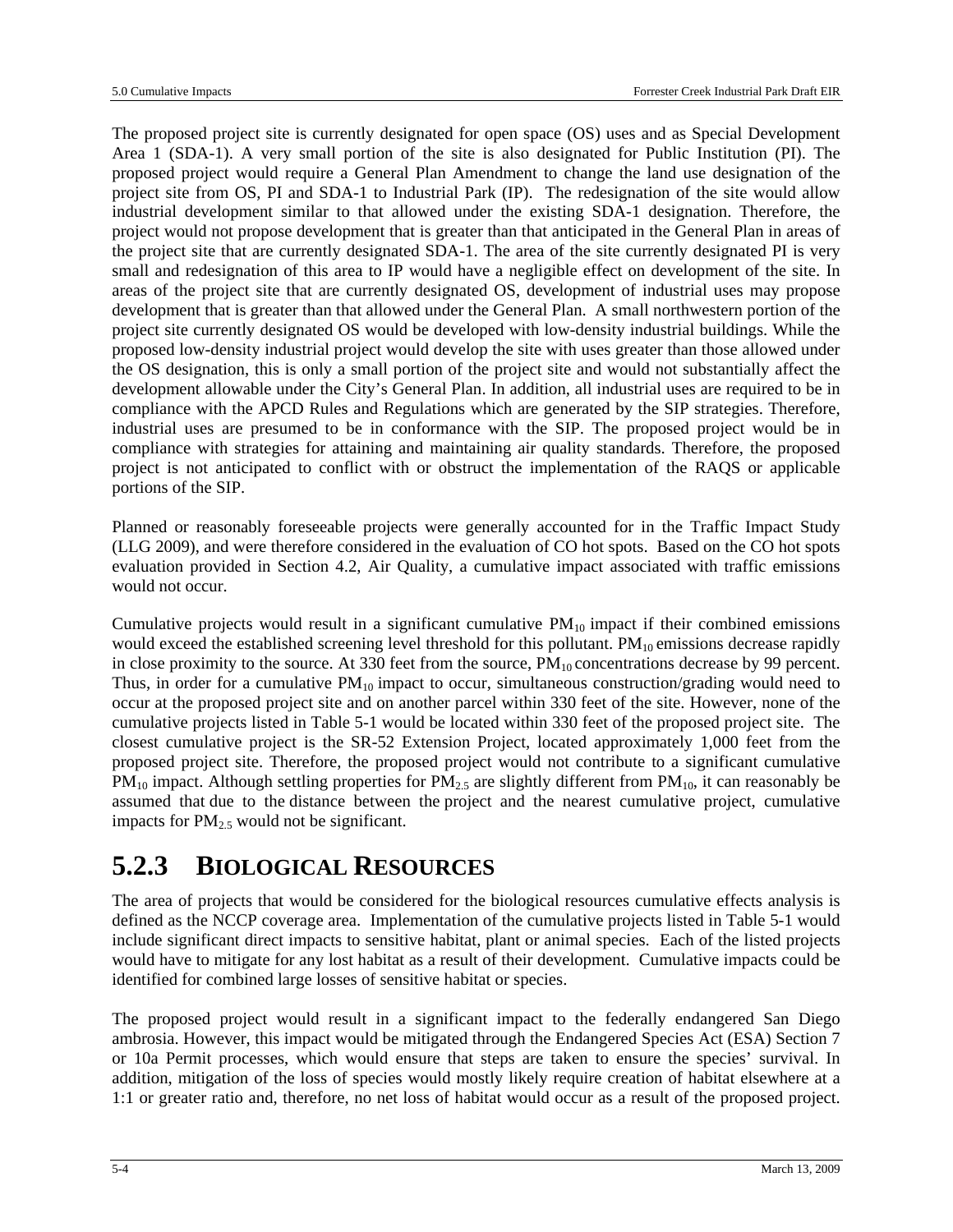The status of this species as endangered would ensure that other cumulative projects impacting this species, such as the Gillespie Field Redevelopment project, would also be required to undergo the ESA permitting process prior to project construction. This process would minimize the significant cumulative impact to the species. Therefore, with mitigation, the proposed project would not have a cumulatively considerable contribution to a significant cumulative impact.

The proposed project would result in significant impact to federal and state jurisdictional waters. This impact would be mitigated by acquiring permits to allow fill of these waters. Likewise, if any of the listed projects would significantly impact jurisdictional waters, these projects would be required to obtain permits as well.

As indicated in Section 4.3, Biological Resources, the proposed project would result in a significant impact to disturbed Diegan coastal sage scrub and non-native grassland habitat. In addition, the project would result in a significant direct impact to raptor foraging habitat including non-native grassland and raptor nesting habitat including eucalyptus woodland. Implementation of the proposed project would not result in impacts to any federal or state-listed plant or animal species. Indirect impacts from construction noise to local wildlife would be significant if noise levels exceed 60 dB (A)  $L_{eq}$  in areas where raptors are nesting. Mitigation identified to reduce impacts to disturbed coastal sage scrub and non-native grassland habitat to below a level of significance consists of replacement of the lost habitat at a ratio of 1:1 and 0.5:1, respectively.

Since each cumulative project would also require mitigation for any lost habitat and permits for impacts to jurisdictional waters, there would no net loss of significant habitat or jurisdictional waters from either the proposed project or from the cumulative projects. Loss value replacements for habitat are established by the resource agencies, and are consistent for all NCCP jurisdictions. This means that from the habitat value perspective, there would be no net loss if the requirements established by the NCCP are met. Mitigation of the project's biological impacts as well as similar requirements placed on the cumulative projects would ensure that the contribution of the proposed project's incremental effect to regional biological impacts would not be cumulatively considerable.

#### **5.2.4 CULTURAL RESOURCES**

The area of projects that would be considered for the cultural resources cumulative effects is defined as the El Cajon community planning area, described in the El Cajon General Plan, and the southern portion of the Santee planning area, described in the Santee General Plan. As discussed in Section 4.4, Cultural Resources, the proposed project is not anticipated to result in significant impacts to archaeological, historical, or paleontological resources. If human remains are found on site during project construction, they would be dealt with in accordance with all applicable federal, State and local regulations. Further, the discovery of human remains on site is considered to be unlikely. Therefore, the project would not contribute to a significant cumulative cultural resources impact.

#### **5.2.5 GEOLOGY AND SOILS**

Soils and geologic conditions in the project vicinity vary by location, and their suitability for development is not uniform throughout the City. Accordingly, the incremental effect of the proposed project to soils and geologic impacts is limited to the proposed project site, and does not include a broader geographical cumulative impact analysis. The project site constraints to development have been identified in Section 4.5, Geology and Soils. The proposed project's adherence to State and local building and design codes would ensure that the project would not result in significant impacts associated with geologic hazards. Implementation of the proposed project would not result in exposing people or property to geologic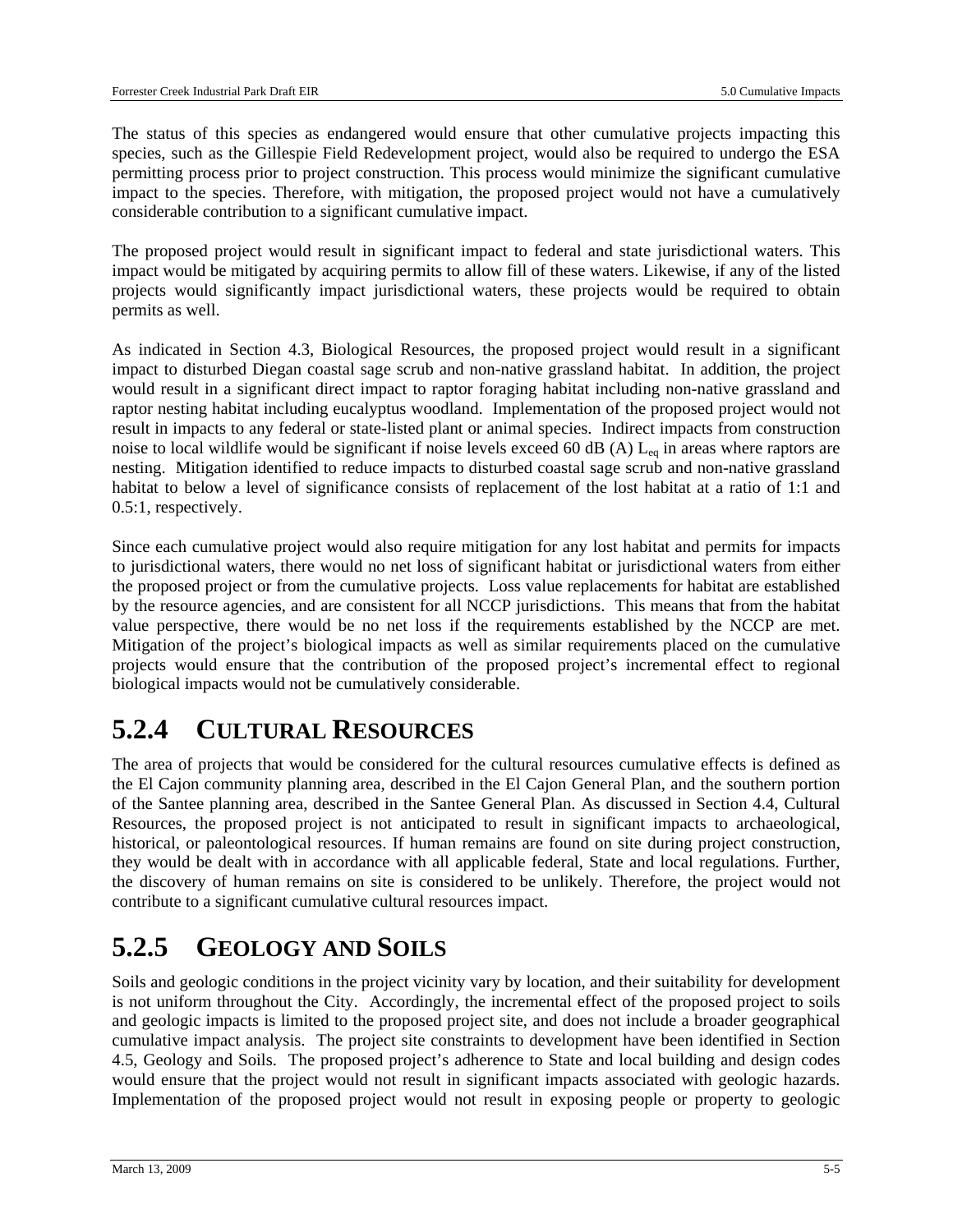hazards including fault rupture, ground shaking, liquefaction, or landslides. The proposed project would result in significant impacts associated with unstable soils; however, these impacts would be mitigated to below a level of significance with the implementation of mitigation measures found in Section 4.5, Geology and Soils. The cumulative effects of the impacts associated with geology and soils, which are not directly affected by geology and soils impacts to other projects listed in Table 5-1, would be reduced to below a level of significance with implementation of the identified mitigation measures. Therefore, the project would not contribute to a significant cumulative geology and soils impact.

#### **5.2.6 GLOBAL CLIMATE CHANGE AND ENERGY**

The analysis of global climate change is inherently a cumulative analysis since a single development project would not generate enough GHG emissions to individually influence global climate change. The areas of cumulative impacts for global climate change would be the entire world. Although implementation of the proposed project would result in a new source of GHG emissions from project construction and operation, the levels of the criteria pollutant emissions from all phases of project construction and project operation would be significantly below the screening level threshold. In addition, the proposed project would include design features to reduce GHG emissions, including proximity to transit and landscape cover on 30 percent of the site. Therefore, implementation of the proposed project would not generate enough GHG emissions to individually influence global climate change.

Operation of the proposed project would ultimately be required to meet the regulatory requirements of AB 32 for reductions in GHG emissions. Reductions below the AB 32 guidelines and compliance with future statewide and San Diego County programs would substantially lessen the project's contribution to global climate change. Because specific industrial uses and tenants are not known at this time, it is not possible to determine the precise reductions in GHGs that could be realized through policies or requirements implemented through AB 32. However, as described above, the proposed project would implement design features to reduce the emission of GHGs. Therefore, impacts would be less than significant.

Due to the location and elevation of the proposed project site, the cumulative effect of global climate change, including sea level rise, natural disasters and flooding, and water supply, would have a less than significant impact on the proposed project.

The area of projects that would be considered for the cumulative effects of energy consumption would be the entire southern California region served by SDG&E. Cumulative projects would implement energy conservation measures through compliance with Title 24 and would not be expected to result in a significant impact associated with the wasteful or inefficient use of energy. The proposed project would not result in a direct significant impact to energy consumption. The proposed project would reduce its energy demand through compliance with Title 24 and implementation of energy conservation design features such as low water use landscaping and proximity to public transit (Gillespie Field Transit Station). Table 4.6-7 in Section 4.6, Global Climate Change and Energy, provides a complete list of project features that would reduce the energy demand of the proposed project. Therefore, the proposed project would not result in a significant cumulative impact associated with energy conservation.

## **5.2.7 HAZARDS AND HAZARDOUS MATERIALS**

Because water is the medium by which land-based pollutants can be transported to other areas and contaminate other soils and/or water bodies, the area of projects that would be considered for the hazardous substances cumulative effects analysis is defined as the drainage area for the project site. The other cumulative projects in the study area would have the potential to result in a cumulative impact to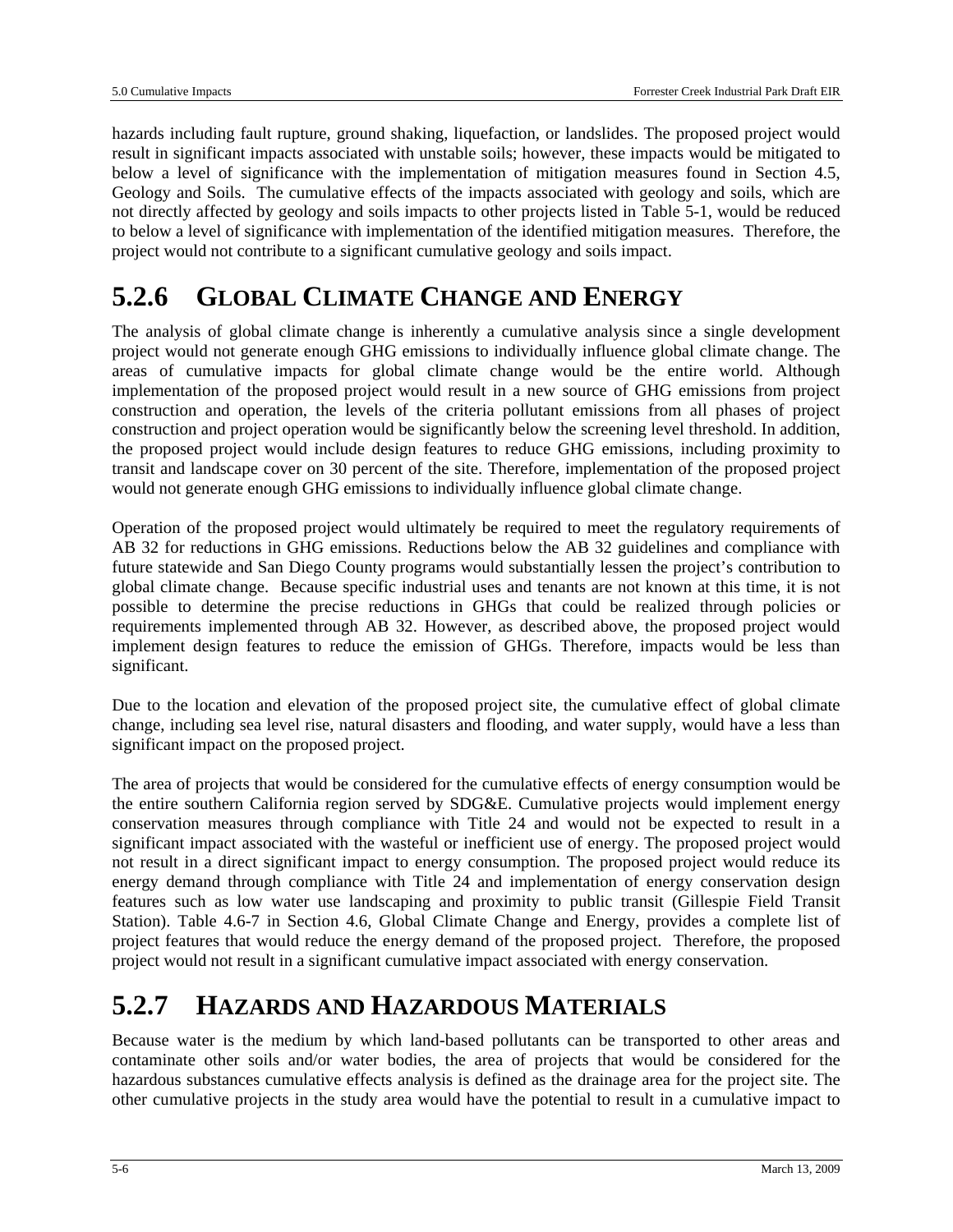downstream water quality. However, the proposed project would not result in a significant impact associated with a contaminated soil or groundwater. Therefore, the project would not contribute to a significant cumulative hazardous materials impact.

The proposed project could result in a cumulative impact to the safety of people working or living in the vicinity of the project if it would result in a safety hazard to Gillespie Field or interfere with an emergency response or evacuation plan. Implementation of mitigation measure Haz-1 would require coordination between the construction contractor and the Gillespie Field Airport Manager to ensure that appropriate actions are taken so that construction activities at the project site would not pose a hazard to air navigation. Implementation of this mitigation measure would reduce potential impacts associated with this property to below a level of significance. Additionally, the project would have no effect on the implementation of an adopted emergency response or evacuation plans. Therefore, it would not result in a significant cumulative safety hazard.

#### **5.2.8 HYDROLOGY/WATER QUALITY**

The geographic context for the cumulative impact analysis concerning hydrology and water quality is the San Diego Hydrologic Unit, within which the proposed project is located. This Hydrologic Unit is comprised of four hydrologic areas (HAs): Lower San Diego, San Vicente, El Capitan, and Boulder Creek. The following analysis accounts for all anticipated cumulative growth within this geographic area, including the proposed project, development anticipated under the surrounding planning documents, and known development projects within the San Diego Hydrographic Unit.

#### **5.2.8.1 DRAINAGE AND HYDROLOGY**

Urban development within the San Diego Hydrologic Unit would increase impervious areas and consequently increase storm water runoff. These increases could result in flooding, drainage systems capacity issues, and erosion problems throughout the Hydrologic Unit. However, most future development projects in the San Diego region would be subject to NPDES Phase I and II regulations, which now require addressment of changes to hydrologic regime and mitigation for conditions of concern. All projects in the San Diego Region for which construction would affect more than one acre must obtain NPDES Construction Permit coverage, and all land use jurisdictions in the region must obtain and implement NPDES Municipal Water Quality Permits. The RWQCB is responsible for assuring that water quality control measures are uniformly applied through these permits and is responsible, along with the jurisdictions administering holding the permits, for the enforcement of the permit conditions.

No severe flooding issues were identified within the San Diego Hydrologic Unit to which the project drainage would contribute; however, there is no comprehensive study or resource available with this information. Similarly, there is no comprehensive resource depicting erosion problems within the unit; however, it is suspected that they do occur. Because it is likely that some erosion and possibly flooding problems do exist within the watershed, a potential significant impact could occur without appropriate drainage controls.

The proposed project would convert the project site from a mostly permeable surface to an impermeable surface, resulting in a potential increase in surface water runoff generated on site and the potential risk of flooding and/or exceedance of the capacity of the existing storm drain system. However, the on-site underground drainage basin would have a storage volume of at least 1.2 acre-feet, which would adequately reduce stormwater flows to pre-project conditions. Therefore, the proposed project would not contribute to cumulatively considerable impacts.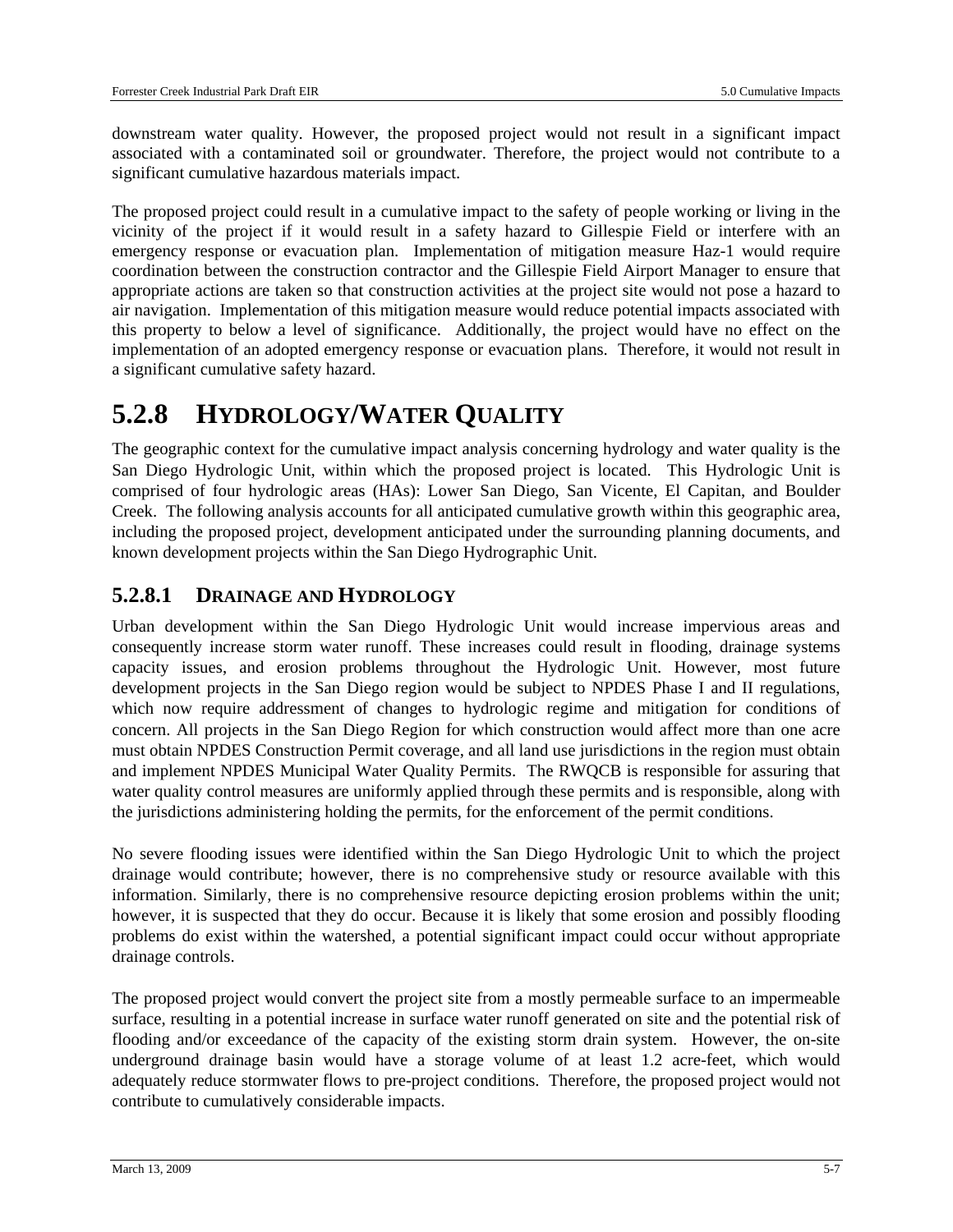#### **5.2.8.2 WATER QUALITY**

Urban development within the San Diego Hydrologic Unit would increase impervious areas and activities that generate pollutants, and consequently could result in additional impacts to receiving waters in the Hydrologic Unit. Most future development projects in the San Diego region would be subject to NPDES Phase I and II regulations, which would require that source control and nonpoint source BMPs be employed to control potential effects on water quality and that storm water quality control devices be incorporated into storm water collection systems to collect sediment and other pollutants. As discussed in the preceding section, these requirements are uniformly applicable throughout the San Diego Region.

Currently water quality impairments or problems within the San Diego Hydrologic Unit downstream of the proposed projects are described in Section 4.8.1, Hydrology and Water Quality. The proposed project has the potential to contribute to the water quality impacts downstream from the project site. However, construction activities associated with the project would conform with applicable RWQCB permit requirements and City regulations pertaining to water quality impacts associated with construction activity. Implementation of the proposed project would include compliance with the SWMitP prepared for the proposed project and included in Appendix G. Therefore, it is anticipated that the pollutant contribution resulting from the proposed project would not cause or contribute to water quality impairment and would not be cumulatively considerable.

The project's compliance with water quality standards and waste discharge requirements would not be affected by surrounding projects and is therefore not cumulatively relevant. The only issue that is cumulatively relevant is the City's compliance with the Point Loma Wastewater Treatment Plant waste discharge requirements. Development throughout the City of San Diego is also treated by this plant and therefore development throughout the City could also impact the capacity of this plant. However, because the City of San Diego manages the operations of the plant and provides for expansions and other measures when necessary, a significant and cumulatively considerable contribution is not expected to occur.

## **5.2.9 LAND USE**

The area of projects that would be considered for the land use cumulative effects analysis is defined as the El Cajon community planning area, described in the El Cajon General Plan, as well as the southern portion of the Santee planning area, described in the Santee General Plan. As discussed in Section 4.9, Land Use, the proposed project is consistent with the major policies of these plans. The project would require a GPA to change the land use designation of the areas designated as SDA-1, OS and PI on the project site to Industrial Park (IP). The IP land use designation would be consistent with the proposed project, which is the development of an industrial park. In addition, the existing County Operations Facility located in the southwest portion of the site would also be consistent with the IP designation because public institutions are allowed under this land use designation. Therefore, with the implementation of the proposed GPA, the project would be consistent with the land use designation of the site, as identified in the City of El Cajon General Plan. Furthermore, the cumulative projects identified in Table 5-1 would be consistent with the existing adopted plans, or require mitigation measures or design review to ensure consistency, in order for project approvals to occur. Therefore, the proposed project, along with the identified cumulative projects, would not result in a cumulative land use impact.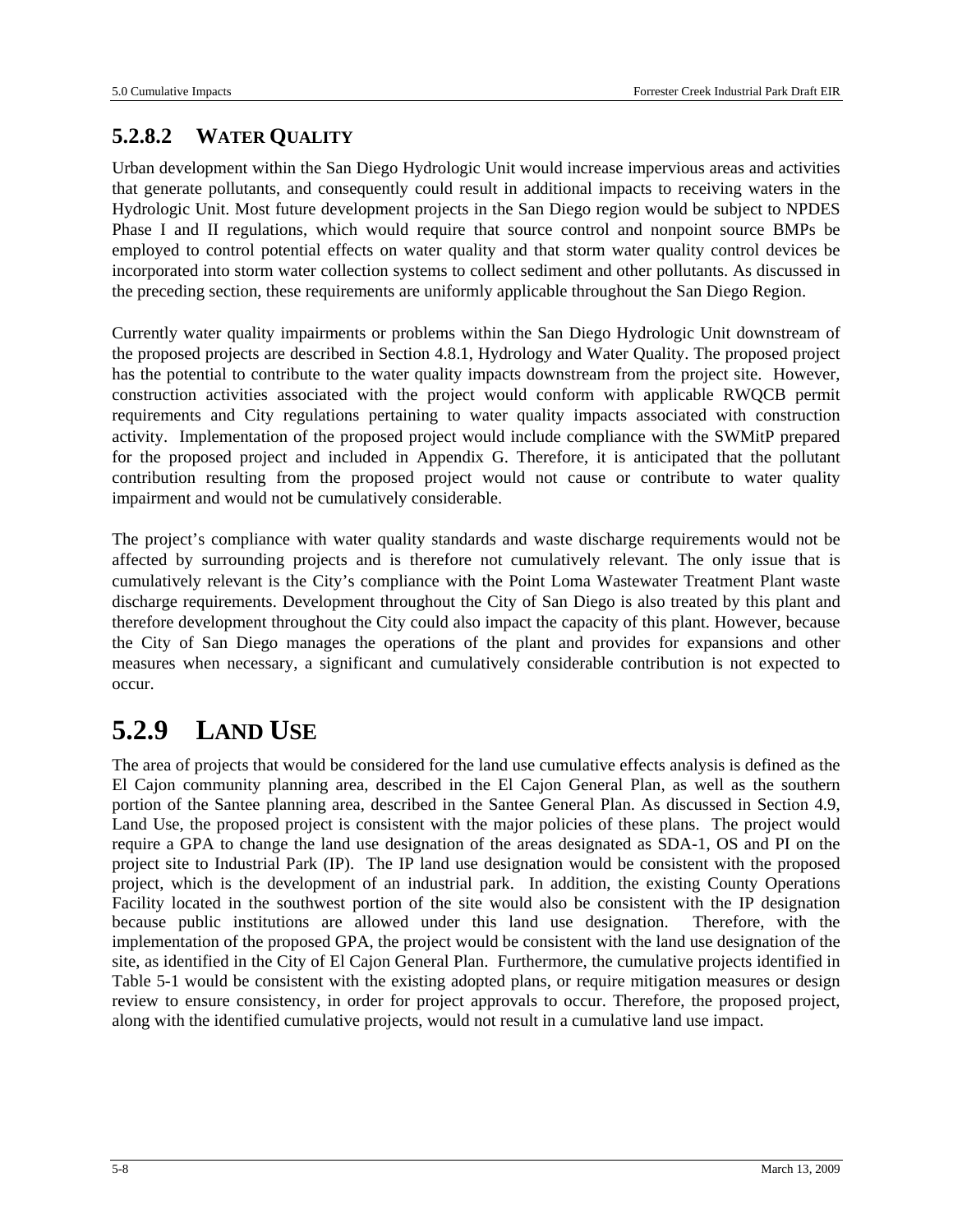## **5.2.10 NOISE**

Traffic noise impacts associated with Horizon Year (2030) buildout within the project area would incrementally increase noise levels along roadways and could potentially subject noise-sensitive land uses to noise exceeding City standards. Traffic noise increases associated with Horizon Year (2030) buildout are shown on Table 5-2, and are based upon traffic data provided by LLG (2009). Model results indicate that the largest increase in noise due to Horizon Year traffic increases would be an increase of 2 dBA CNEL along Cuyamaca Street between Prospect Avenue and Weld Boulevard, assuming buildout of development identified in the traffic study for Horizon Year 2030. According to FICON thresholds (discussed in detail in Section 4.10, Noise), for roadways that have an existing ambient noise level greater than 65 dBA CNEL, an increase of over 1.5 dBA is considered a significant impact. Therefore, the noise increase along Cuyamaca Street, between Prospect Avenue to Weld Boulevard, would be a potentially significant cumulative impact because the ambient noise level is 69 dBA and the change in noise level due to future growth is 2 dBA.

|  |  | Table 5-2. Horizon Year <sup>(1)</sup> Traffic Noise Levels (dBA CNEL) |  |
|--|--|------------------------------------------------------------------------|--|
|--|--|------------------------------------------------------------------------|--|

| <b>Roadway Segment</b>                     | Existing | <b>Horizon</b><br>Year | Change in<br><b>Existing Noise</b><br><b>Level Due to</b><br><b>Future Growth</b> | <b>Horizon Year +</b><br><b>Project</b> | Change in<br><b>Horizon Year</b><br><b>Noise Level</b><br>Due to Project |
|--------------------------------------------|----------|------------------------|-----------------------------------------------------------------------------------|-----------------------------------------|--------------------------------------------------------------------------|
| Weld Blvd, Gillespie Way to<br>Cuyamaca St | 65       | 66                     | $+1$                                                                              | 67                                      | $+1$                                                                     |
| Weld Blvd, Fanita Dr to Gillespie Way      | 65       | 66                     | $+1$                                                                              | 66                                      | $\Omega$                                                                 |
| Cuyamaca St, Prospect Ave to<br>Weld Blyd. | 69       | 71                     | $+2$                                                                              | 72                                      | $+1$                                                                     |
| Cuyamaca St, Weld Blvd. to Bradley Ave     | 70       | 71                     | $+1$                                                                              | 71                                      | 0                                                                        |

Noise levels are given at 50 feet from roadway centerline. Noise levels are based upon traffic data provided by LLG (2009). See Appendix I for data sheets.

(1) Horizon Year conditions include development that would be constructed in the year 2030.

Source: PBS&J, 2009b

The proposed project would contribute to the noise increase along this roadway; however, the project's contribution would only account for 1 dBA of the increase, and thus would not be significant because it would not exceed the 1.5 dBA threshold. Therefore, the project's contribution would not be cumulatively considerable.

Cumulative development would be required to comply with the City of El Cajon's Noise Ordinance, which restricts the level of noise that can be generated on a property according to the designated zone. Compliance with the Noise Ordinance would ensure an acceptable noise environment for City residents. In addition, development surrounding Gillespie Field could conform to the Gillespie Field Land Use Plan, which would minimize potential future noise impacts.

#### **5.2.11 PUBLIC SERVICES**

The area of projects that would be considered for the public services cumulative analysis is defined by the service areas for the El Cajon Police Department (PD) and the El Cajon Fire Department (FD). In conjunction with past, present, and reasonable foreseeable future development as listed in Table 5-1, the proposed project would cumulatively contribute to an increased demand for police and fire services by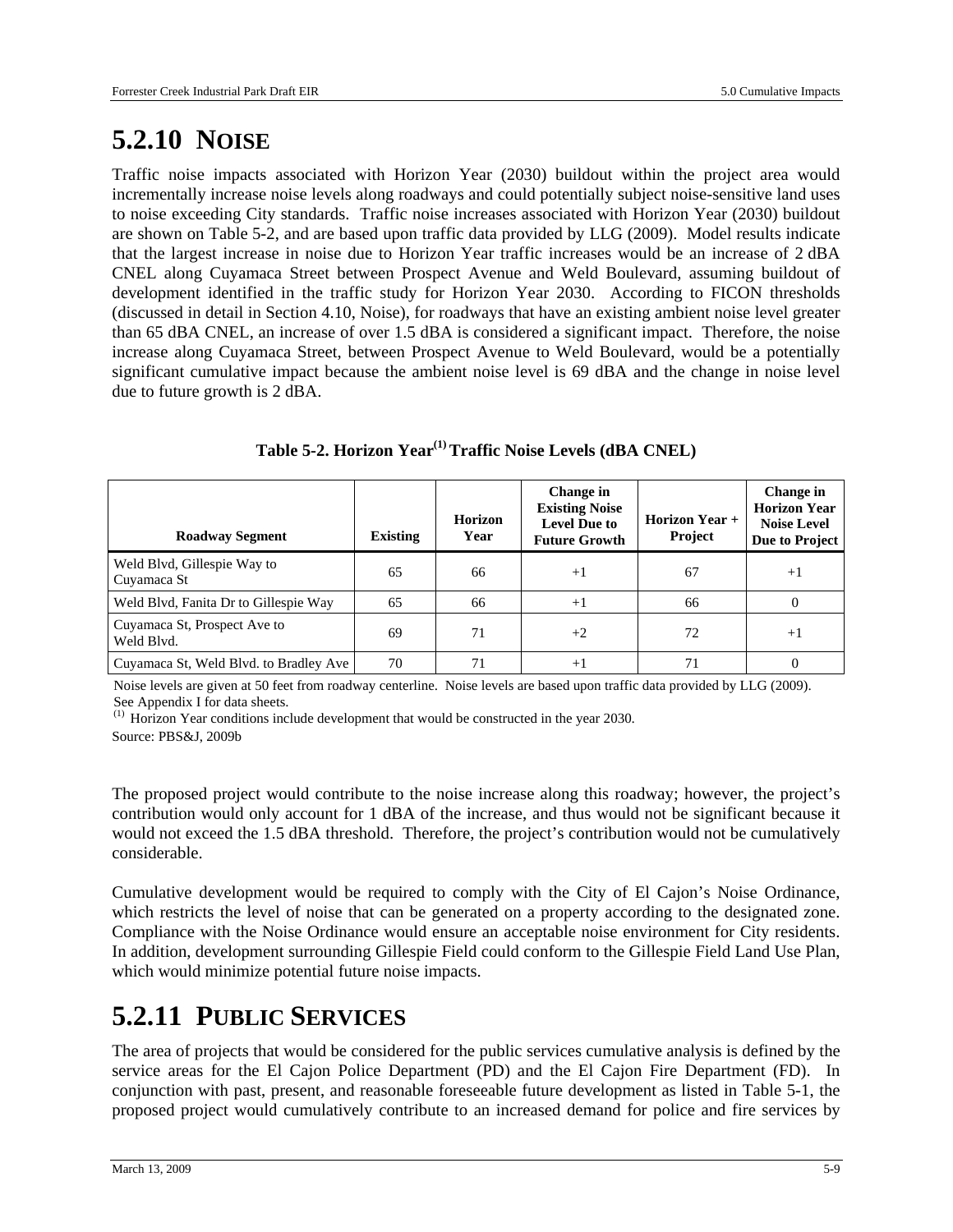adding a new industrial park to the area. However, this growth has been anticipated by the public service providers and has been accounted for in the City's General Plan, which designates commercial/industrial uses for a portion of the project site through the SDA-1 land use designation. The project site is located in an area that is currently served with police protection services and fire protection services by the PD and FD, respectively. These service providers would not have to construct new facilities, or expand existing ones, in order to serve the project and would be responsible for requesting mitigation for cumulative projects as required. In the absence of such requests, cumulative impacts to public services would not be considered significant.

## **5.2.12 TRAFFIC**

Section 4.12, Traffic, addresses both Near-Term and Future (2030) traffic scenarios. The near term analysis takes into account the cumulative projects identified in Table 5-1 above. The traffic analysis also analyzed future traffic conditions for the year 2030, which took into account the cumulative projects and regional growth. As discussed in Section 4.12, the proposed project would have a significant cumulative impact to one unsignalized intersection in 2030 (Fanita Drive/Grossmont College Drive). Mitigation would be implemented to reduce this impact to below a level of significance. The results of the analyses are briefly restated here since they also address cumulative traffic impacts.

#### **5.2.12.1 ROADWAY SEGMENTS**

Significant cumulative project impacts were not calculated on any of the analyzed roadway segments under the Near-Term or Future scenarios.

#### **5.2.12.2 INTERSECTIONS**

The project would result in a significant cumulative traffic impact to one unsignalized intersection in the study area.

The following unsignalized intersection is projected to operate at LOS E or worse with the addition of the project traffic and cumulative projects traffic.

• Fanita Drive/Grossmont College Drive intersection would operate at LOS F during the PM peak hour

With implementation of the recommended intersection mitigation measure identified in Section 4.12.3.3 of this EIR, impacts to the intersection listed above would be reduced to below a level of significance.

The proposed project would not result in significant impacts associated with an increase in hazards or emergency access because it would be designed in accordance with the City's requirements and would not be incompatible with surrounding uses. In addition, the project would provide adequate parking spaces on site to meet the City's parking requirements and would not result in a significant impact associated with parking capacity. Therefore, a cumulatively considerable impact associated with traffic circulation would not occur.

#### **5.2.13 UTILITIES**

The area of projects that would be considered for the public services cumulative analysis is defined by the El Cajon planning area, because this is the area where there would be utility extensions and an increase in future utility demand and generation. Utilities include water, wastewater, storm water, energy (natural gas and electricity), communications, and solid waste facilities. In conjunction with past, present and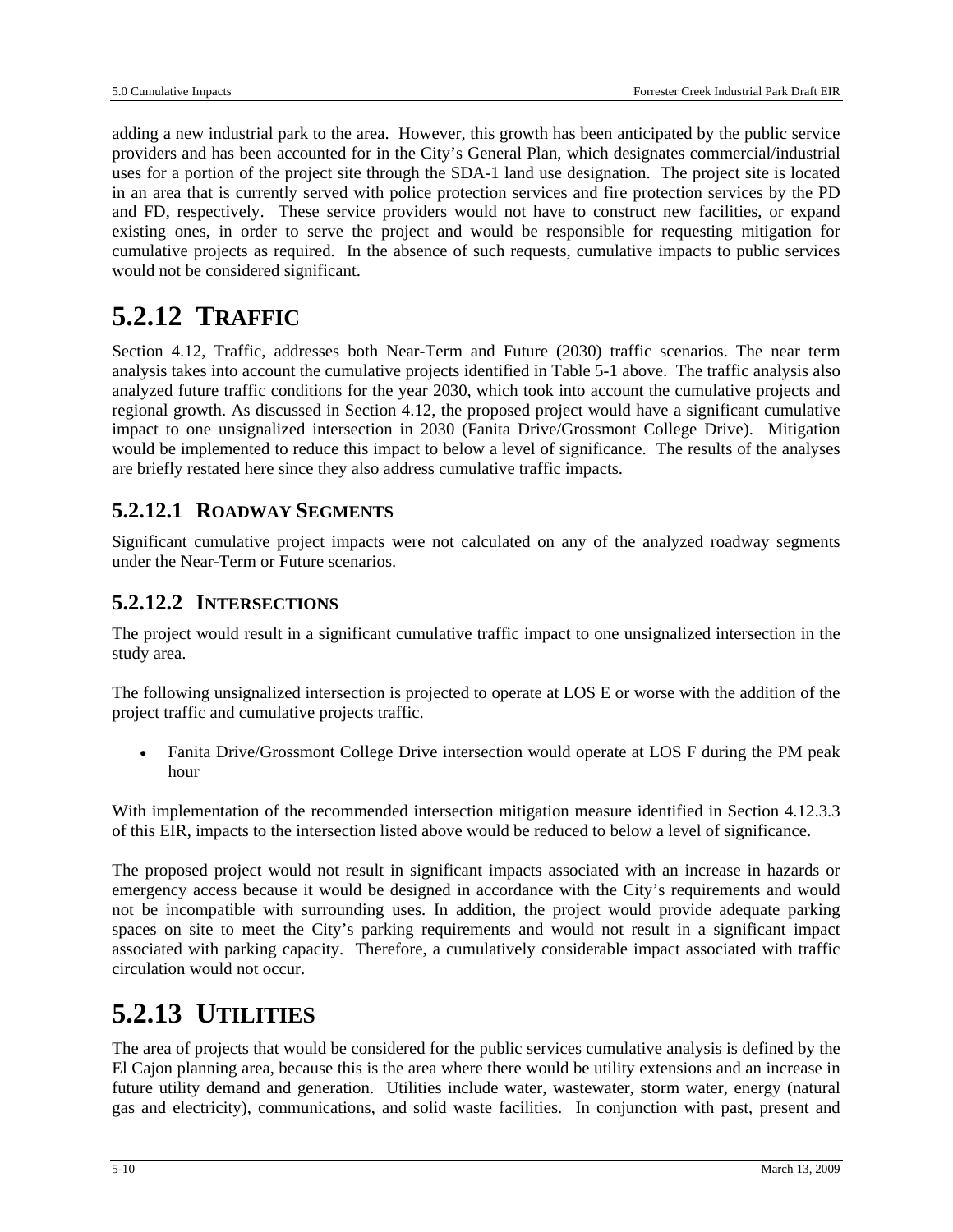reasonable foreseeable future development as listed in Table 5-1, the proposed project would cumulatively contribute to an increased demand for these utilities services through the introduction of a new industrial park. However, this growth has been anticipated by the utility service providers and has been accounted for to some degree in the City's General Plan, which designates commercial/industrial uses for a portion of the project site. The project site is located in an area that is currently served with water, wastewater, storm water, energy (natural gas and electricity), communications, and solid waste facilities. In addition, the proposed project would not require upsizing or expansion of any existing utilities in order to serve the project. Therefore, cumulative impacts to utilities would not be significant.